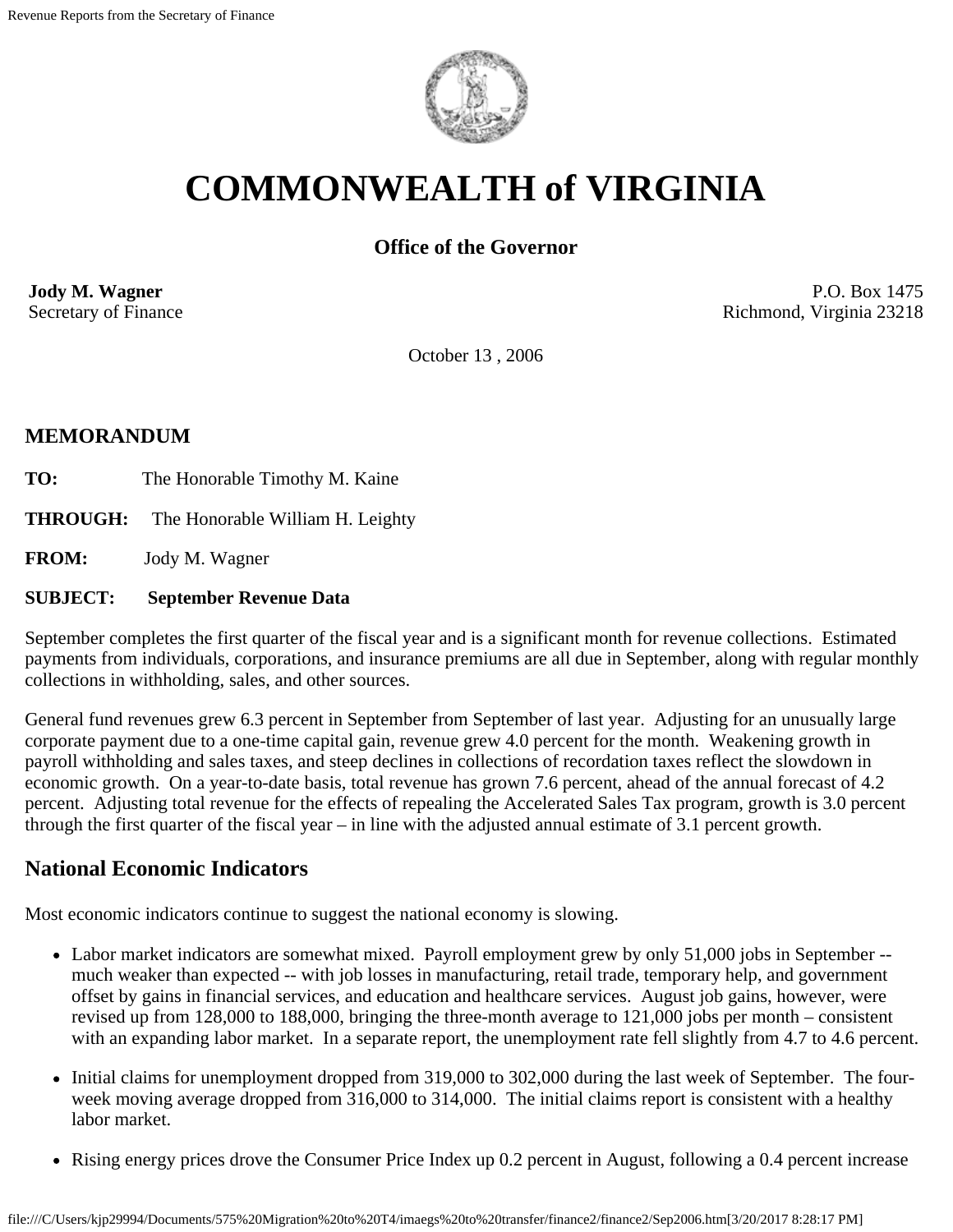in July. Core inflation (excluding food and energy) rose 0.2 percent for the second consecutive month.

- Personal income grew 0.3 percent in August, constrained by a modest 0.1 percent increase in wage and salary growth. Consumer spending grew 0.1 percent. Both income and spending posted the slowest growth in nine months.
- The Institute of Supply Management index fell from 54.5 to 52.9 in September. This is the lowest reading since May of 2005, but remains in the range indicating industry expansion.
- The Conference Board's index of leading indicators fell 0.2 percent in August, with seven of the ten components declining. Declining building permits and consumer expectations were the main contributors to the decline.
- The Conference Board's index of consumer confidence rose from 100.2 to 104.5 in September, and remains in the relatively high range seen prior to Hurricane Katrina.
- The Federal Reserve left the federal funds rate unchanged at 5.25 percent at its September meeting, as it did in August. It cited moderating growth partly due to the cooling in the housing market. In its statement, the Federal Reserve indicated that although prices have accelerated recently, "inflation pressures seem likely to moderate over time, reflecting reduced impetus from energy prices, contained inflation expectations, and the cumulative effects of monetary policy actions and other factors restraining aggregate demand."

## **Virginia Economy**

In Virginia, payroll employment grew 1.5 percent in August. Growth in Northern Virginia remained well above the rest of the state, with a 3.0 percent gain. Jobs in Hampton Roads grew by 1.7 percent, followed by Richmond-Petersburg and the western MSAs with 1.2 percent growth. The unemployment rate fell from 3.3 percent to 3.2 percent in August.

#### **September Revenue Collections**

General fund revenues grew 6.3 percent in September 2006 from September 2005. Adjusting for an unusually large corporate payment due to a one-time capital gain, revenue grew 4.0 percent during that period. On a year-to-date basis, total revenue has grown 7.6 percent, ahead of the annual forecast of 4.2 percent; however, adjusting for the effects of repealing the Accelerated Sales Tax program, growth was 3.0 percent through the first quarter of the fiscal year – in line with the adjusted annual estimate of 3.1 percent growth.

**Individual Income Tax Withholding (55% of general fund revenues)**: With one less deposit day than the same month last year, collections of payroll withholding taxes grew 4.1 percent in September. Collections in this source were disappointing considering that withholding collections only grew 2.4 percent last September. Year-to-date withholding growth is 4.0 percent, lagging the projected annual growth rate of 5.3 percent. This is the slowest first quarter growth since fiscal year 2003.

**Individual Income Tax Nonwithholding (16% of general fund revenues)**: The first estimated payment of fiscal year 2007 was due in September. Collections of nonwithholding were 8.9 percent above last September, with average check size up 8.0 percent. Year-to-date, collections in this source are 5.3 percent above the same period last year, well ahead of the estimate of a 1.7 percent decline.

**Individual Income Tax Refunds**: Last year, the transition to a new computer system required TAX to process a limited number of tax returns, resulting in few refunds in August and September. This year, with the new system in place, TAX returned to a normal level of processing. Through September, \$110.2 million in refunds has been issued compared with \$50.5 million in the same period last year.

**Sales Tax (20% of general fund revenues)**: Collections of sales and use taxes, reflecting August sales, grew 5.0 percent in September. The sales tax holiday on school supplies, along with slowing economic activity, dampened growth in this source.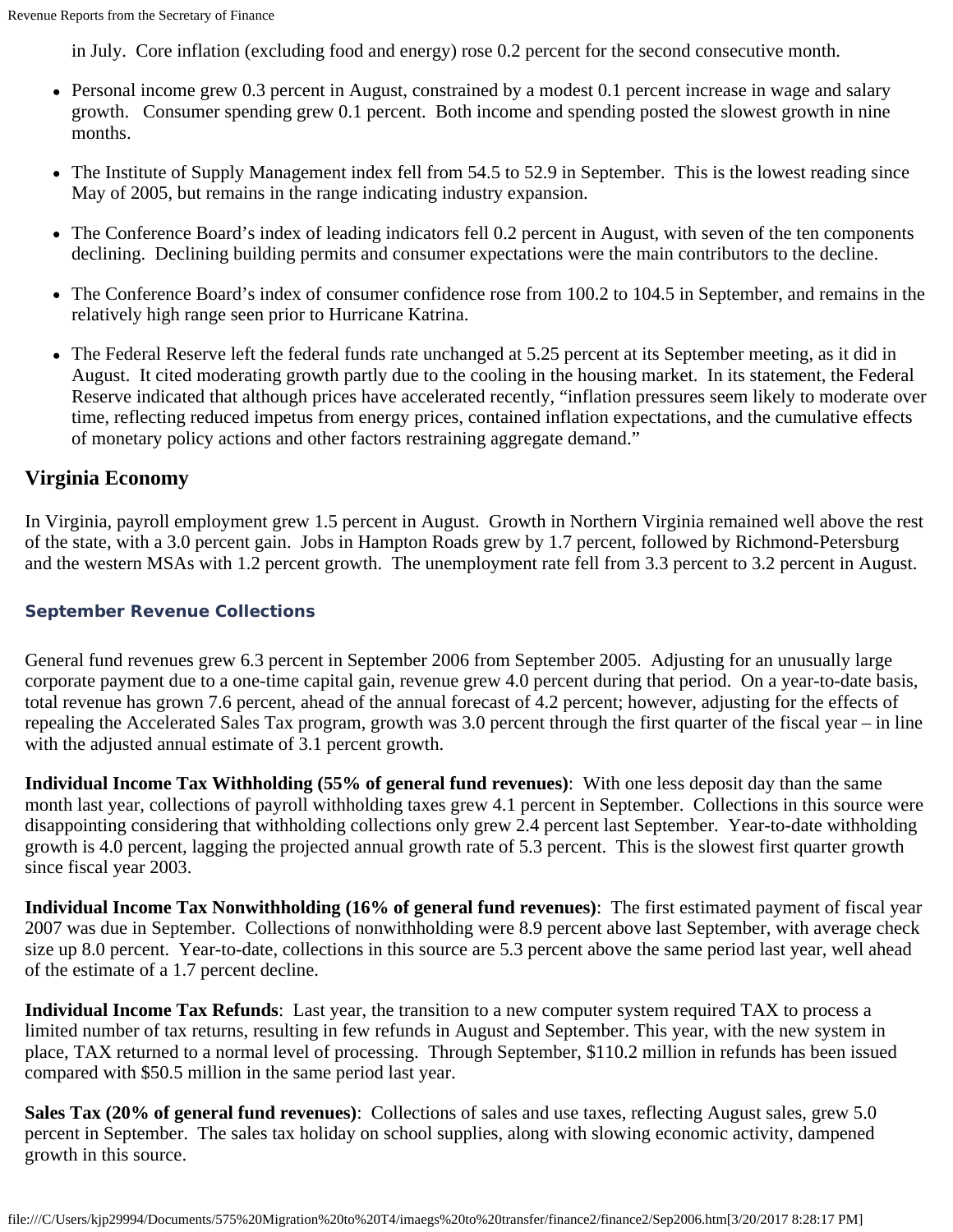Year-to-date growth in sales and use taxes of 31.6 percent is overstated due to the repeal of the Accelerated Sales Tax program. Adjusting for the repeal of this program, growth in this source was 3.8 percent through the first quarter of the fiscal year, compared with the 6.0 percent growth necessary to meet the annual estimate.

**Corporate Income Tax (5% of general fund revenues)**: The first estimated payment of fiscal year 2007 was due in September. Collections of corporate income tax grew 31.1 percent in September. A single company made a large payment on a one-time capital gain. Adjusting for this large payment, monthly growth in this source was 10.2 percent.

On a year-to-date basis, collections of corporate income tax have grown 20.5 percent, well ahead of the estimate of a 9.6 percent decline.

**Wills, Suits, Deeds, Contracts (4% of general fund revenues)**: Wills, suits, deeds, and contracts -- mainly recordation tax collections – fell 27.1 percent in September as the housing market continued to slow. Year-to-date collections in this source have fallen 25.7 percent from last year.

#### **Other Revenue Sources**

The following list provides data on August collections for other revenue sources:

|                                           | <b>Year-to-Date</b> | <b>Required to</b><br><b>Meet Estimate</b> |
|-------------------------------------------|---------------------|--------------------------------------------|
| Insurance Premiums Taxes (3% GF revenues) | 4.5%                | 11.4%                                      |
| ABC Taxes (1.0% GF revenues)              | 5.5%                | 1.3%                                       |
| Interest Income $(0.6\%$ GF revenues)*    | 91.5%               | 87.8%                                      |

*\*Approximately 60% of the interest for the current quarter is due to nongeneral funds and will be transferred in October.*

All Other Revenue: Receipts in All Other Revenue rose 15.2 percent in September -- \$40.3 million compared with \$35.0 million in September of last year. Most of the growth was in inheritance, gift, and estate taxes. For the fiscal year, collections of All Other Revenue were 6.5 percent above fiscal year 2006, ahead of the annual estimate of 0.7 percent growth.

Lottery Revenues: Net income of \$34.7 million in September was 8.2 percent below September of last year, due to lower sales and higher than expected prize expense rates for the month. The decline in sales occurred in the jackpot games category, with the largest decline occurring in Mega Millions sales as a result of lower advertised jackpots. Year-to-date, net income fell 5.3 percent, slightly ahead of the forecast of a 6.3 percent decline.

The Lottery will continue to evaluate the impact of the North Carolina Education Lottery on sales and revenue forecasts for the current biennium, and will update the official forecast in conjunction with the overall state re-forecasting process in the fall of 2006.

# **Summary**

General fund revenues grew 6.3 percent in September from September of last year. Adjusting for an unusually large corporate payment due to a one-time capital gain, revenue grew 4.0 percent for the month. Weakening growth in payroll withholding and sales taxes, and steep declines in collections of recordation taxes reflect the slowdown in economic growth. On a year-to-date basis, total revenue has grown 7.6 percent, ahead of the annual forecast of 4.2 percent. Adjusting total revenues for the effects of repealing the Accelerated Sales Tax program, growth is 3.0 percent through the first quarter of the fiscal year – in line with the adjusted annual estimate of 3.1 percent growth.

The fall revenue forecasting process has begun. The Governor's Advisory Board of Economists will meet October 18th to assess the outlook for the Virginia economy over the current and next biennium. The economic outlook